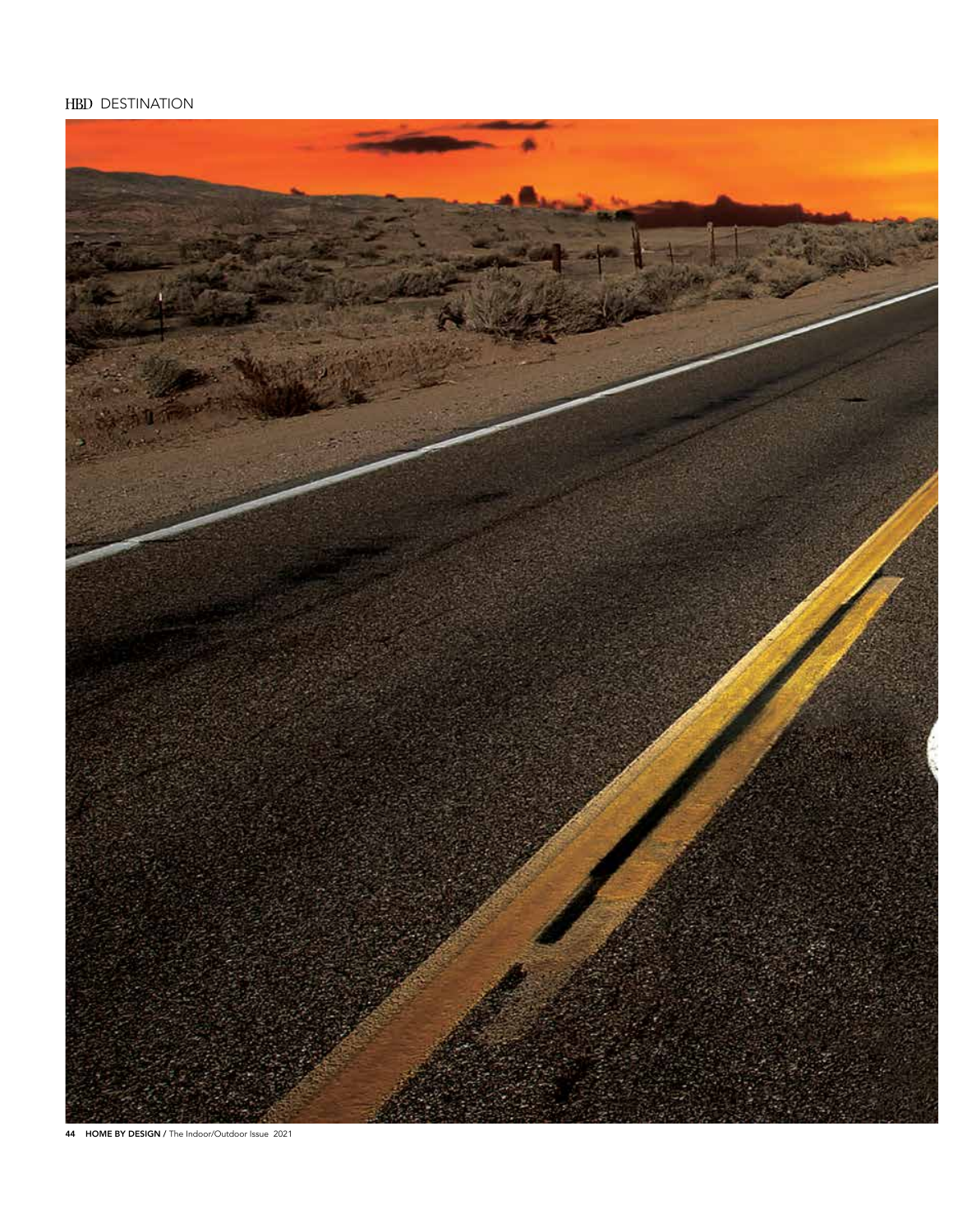DESTINATION HBD

# BUCKLE UP FOR A CLASSIC ROAD TRIP

WRITTEN BY HEIDI SIEFKAS

If you're in The States and looking to do some travel this summer, it's a great time to hit the open road. There are many classic cross-country drives; however, there is nothing quite like the historic Route 66. Debuted in 1926, Route 66 connects the Windy City to the City of Angels, crossing eight states and over two thousand and four hundred miles. It was constructed to be an alternate, more southern route to cross the country, making it the first all-weather highway. This famed<br>route connects the east and west, the past and present. Start planning your trip today with thes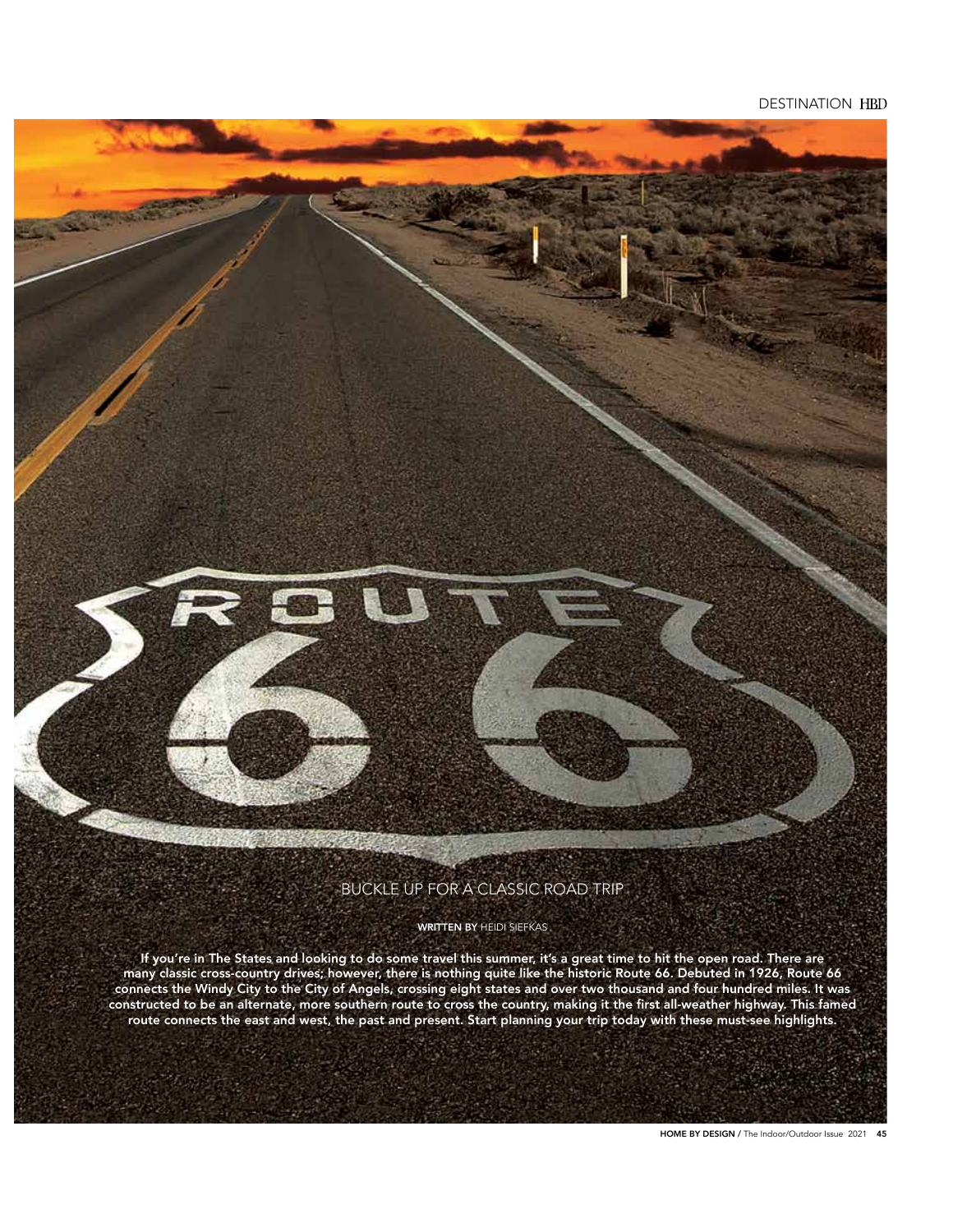

46 HOME BY DESIGN / The Indoor/Outdoor Issue 2021